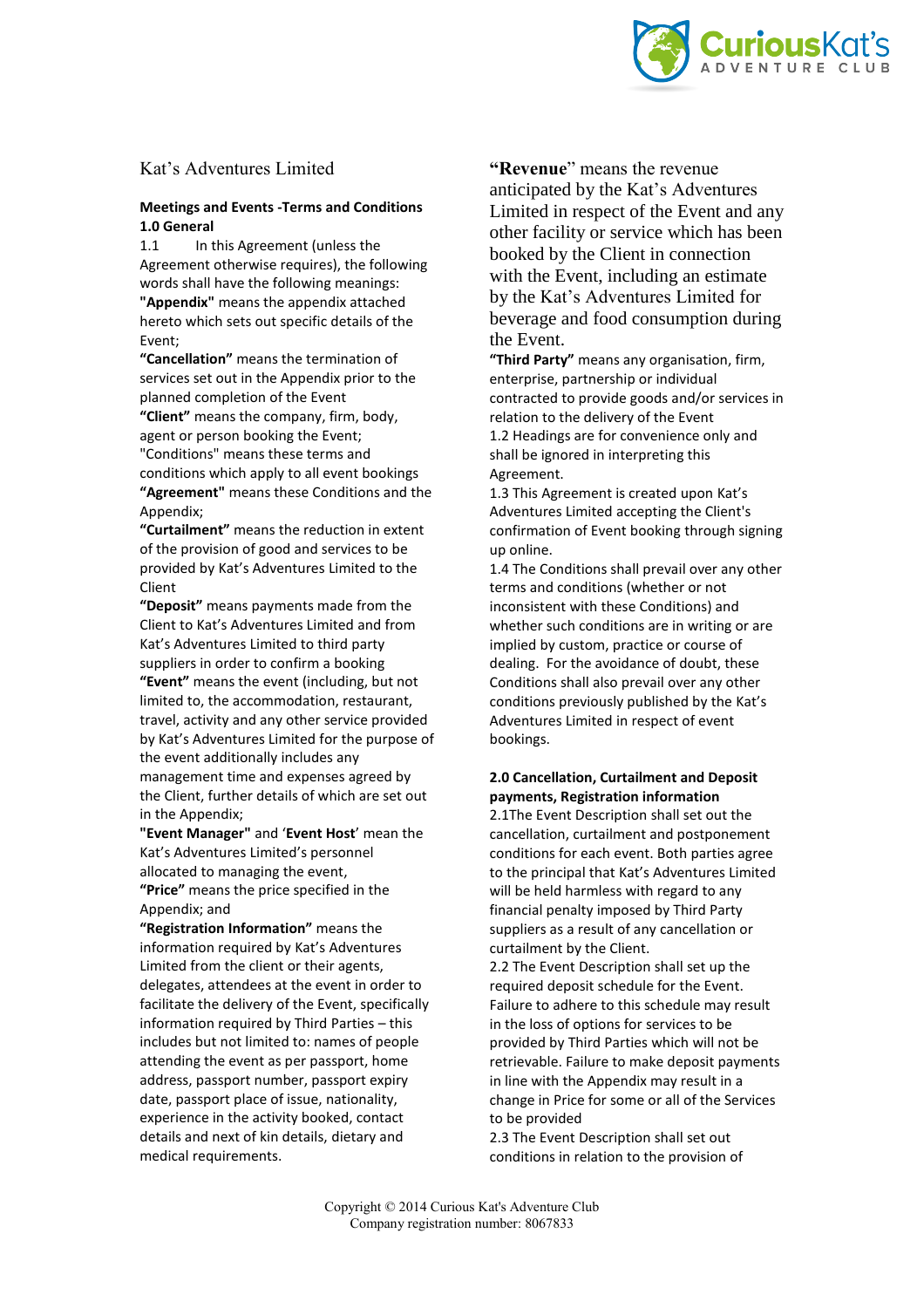

Registration Information by the Client to Kat's Adventures Limited. Failure to adhere to these conditions may result in the loss of deposits and/or options for the provision of services Both parties agree to the principal that Kat's Adventures Limited will be held harmless with regard to any financial penalty imposed by Third Party suppliers as a result of any failure to supply Registration Information in line with the conditions set out in the Event Description 2.4 The Company reserves the right to cancel any booking forthwith and without any liability on its part in the event of any damage or destruction of the venue by fire or any other cause, any shortages of labour, food suppliers, strikes, lock-outs or industrial action or any other cause beyond the control of the Company which shall prevent it from performing its obligations in connection with any event.

### **3.0 Third Party Contracts**

**3.1** Kat's Adventures Limited will negotiate contracts with third parties and will endeavour to secure advantageous conditions for the Client. Kat's Adventures Limited will advise the client of any relevant clauses within the any Third Party contract that it deems pertinent to bring to the clients attention. Such conditions brought to its attention will form part of the Event Description.

#### **4.0 Payment and Pricing**

**4.1** The terms and schedule of payment shall be set out in the Event Description, failure to meet this schedule of payment may result the cancellation of goods and services to be supplied by Third Parties required for the delivery of the Event. In such an event Kat's Adventures Limited will not be held responsible for any consequential loss of service or goods by other Third Parties or any diminution in the quality of the Event. The Client will hold Kat's Adventures Limited harmless against any claim by any Third Party as a result of any delay in making payments from the Client to Kat's Adventures Limited. 4.2 The Company reserves the right to amend the price upon written notice to the Client in order to reflect changes in costs beyond its reasonable control, including changes in any taxation rates applicable to goods and services purchased or hired in relation to the event.

4.3 The Client shall not be entitled to withhold payment of any amount payable under this agreement because of disputed claim of the Client in respect of defective services or any other alleged breach of Contract nor shall the Client be entitled to set off against any amount payable under the agreement any monies which are not then presently payable by the Company or for which the Company disputes liability.

#### **5.0 Liability**

5.1 We are responsible for losses you suffer as a result of us breaking this agreement if the losses are a foreseeable consequence of us breaking the agreement. Losses are foreseeable where they could be contemplated by you and us at the time this agreement is entered into. We are not, however responsible for indirect losses which happen as a side effect to the main loss or damage and which are not foreseeable by you and us (such as loss of profits or loss of business opportunity or goodwill). 5.2 The entire liability of Kat's Adventures

Limited under or in connection with the contract whether for negligence, breach of contract, misrepresentation or otherwise, is limited in respect of each event or series of connected events to the Price.

5.3 Nothing in this Contract shall operate to exclude or restrict either party's liability for death or personal injury resulting from negligence; or fraud or deceit.

5.4 Unless by specific and separate agreement Kat's Adventures Limited is not responsible for the provision of any personal travel insurance or event insurance for either the Client organisation or people attending any Event.

## **6.0 Force Majeure**

**6.1** In this clause 6, "Force Majeure Event" means any circumstance beyond the control of the Third Party Suppliers and Kat's Adventures Limited including, but not limited to acts of God, earthquake, terrorism, riot, Industrial dispute. If there is no option but to cancel the Event, the Client will bear the losses, as neither is responsible for the cancellation.

6.2 If Kat's Adventures Limited is prevented or hindered from running the Event by a Force Majeure Event, Kat's Adventures Limited may,